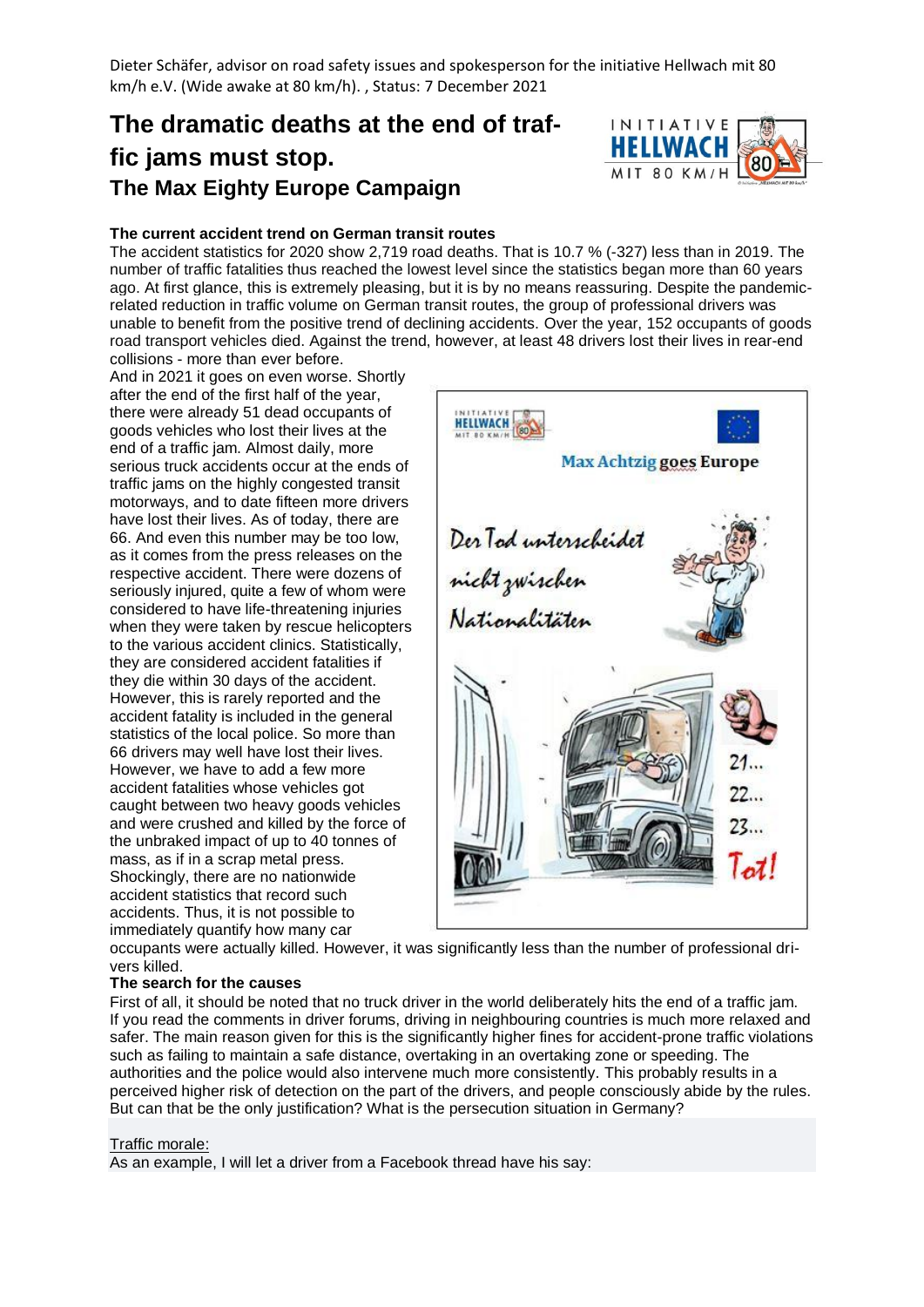

*It is almost impossible to keep the distance of a "healthy" 70 metres! They overtake at minimum speed and sometimes they pull in at 4 metres, even in the no overtaking zone there is no peace at 70 metres, because they don't overtake sometimes, but regularly despite the ban, and even then the special drivers usually only have an excess speed of 1 to 2 km/h! And, as I mentioned, they already pull in when the bumper has passed my cab! Fortunately, I have absolutely no time pressure, and would like to drive with enough distance and mostly according to the rules, but as I said, it's not possible! And that's where I unfortunately have to criticise the fact that far too little comes from the police! It doesn't matter who's to blame, but if I drive the A6 from Heilbronn to Nuremberg, for example, and have a colleague behind me for 90 minutes with a distance of less than 10 metres, am constantly being overtaken despite the ban, and am afraid to brake every time I pull in because the colleague behind me might not be paying attention, then something is wrong! In Germany, you don't drive a kilometre without paying the toll, but you drive around like a lunatic for weeks (most likely without being punished)! We can think about that now.*

Many drivers describe their daily experience on the highly congested transit routes simply as Wild West behaviour. And yes, the traffic morale of some of these drivers leaves much to be desired. Although the EU Framework Decision from 2005 on the mutual recognition of fines was implemented in Germany in October 2018, only amounts of 70 euros or more are covered.

Due to this minimum limit, violations by drivers from Eastern European countries are sanctioned almost exclusively during stop checks. For the most part, only German lorry drivers are prosecuted during digital mass monitoring. For example, speeding lorries do not count at all and distance violations are treated very differently by the fining authorities of the federal states. Violations of the noovertaking rule, on the other hand, require a stop-and-frisk check, which is very rare. The number of checks carried out by the state police is negligible in relation to the annual mileage of around 54 billion toll kilometres. Slightly more than 40 per cent of this is done by Eastern European lorries. According to the European Transport Safety Council (ETSC), 800,000 lorries are on toll routes every working day. The control bodies can only pin pricks here. Neither the traffic experts of the state police nor the inspectors of the Federal Institute for Goods Transport (BAG) manage to build up the control fear described at the beginning. The number of checks is negligible compared to the volume of traffic. During driver training, the majority of drivers, not surprisingly, answer the question about a check in the last year with "no". Only if one looks at a three-year period do a few say yes to having been checked.

In the case of digital mass monitoring of distance and speed, Eastern European data records are either deleted at the fine authorities. Some fine authorities write to the owners who can be identified via the European vehicle information system EUCARIS and hope that they will pay within the limitation period. Up to half of those contacted in this way actually do so and transfer the fine. Successful, formal investigations are costly and time-consuming. However, there are bilateral agreements for Germans and drivers from the old EU. It is true that, with the exception of Austria, the 70 euro minimum limit also applies here. On the other hand, the fine rates in the countries of the old EU are significantly higher. In any case, drivers receive fines and possibly points and risk losing their driving licence. This creates an additional locational disadvantage and quite a few among the Eastern European drivers learn from their negative success and whistle at the traffic rules regarding speed, distance and no overtaking. This in turn increases the risk of accidents at the end of traffic jams on highly congested routes.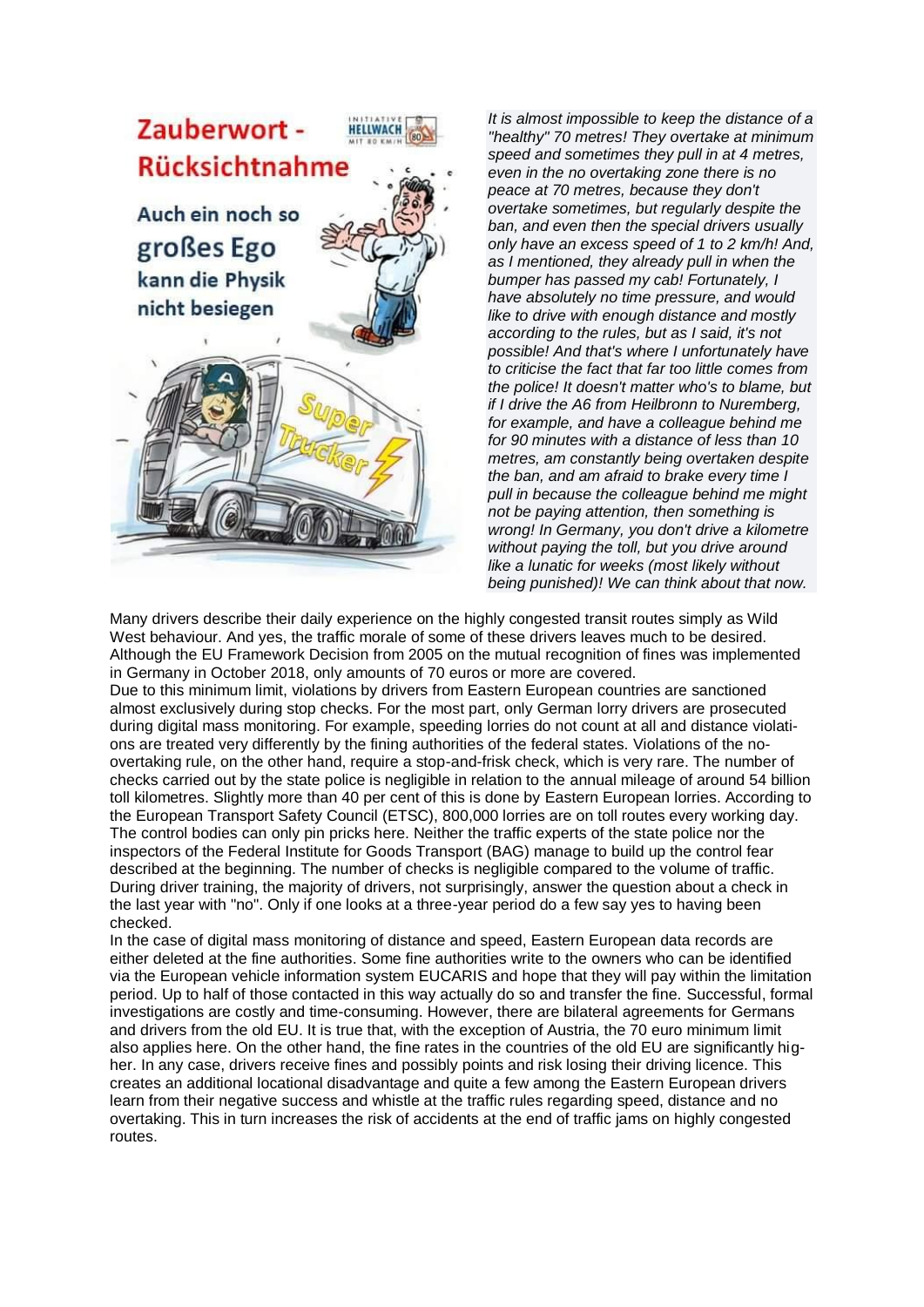### Infrastructure and traffic load

The motorway road network in Germany is a single case of renovation. The massive increase in truck transit traffic after the fall of the Wall and the opening of the Eastern Bloc is now taking its toll after three decades. Motorways like the A6, which run from east to west, have more than 100,000 vehicle units per day on weekdays. More than a quarter of these are heavy goods vehicles and articulated lorries. No road surface can withstand this continuous load in the long term. The Federal Highway Research Institute (BASt) keeps statistics on the condition of the 40,000 motorway bridges. About 5,000 structures are rated "insufficient" or worse, more than 700 even "unsatisfactory". According to the BASt, however, the rating "inadequate" is not to be equated with a danger of collapse. However, urgent action is indicated in the case of considerable deficiencies. If the official inspectors award an "unsatisfactory" rating, the authorities immediately set construction teams in motion and, in serious cases, impose immediate measures such as closures, lane narrowing and speed limits. With such demoralised structures, only a new construction and ongoing maintenance work on the old bridge until it is demolished can help. This will take decades. Such construction sites, which are often set up over several months, but usually over several years, lead to lane reductions and bottlenecks through which the high volumes of traffic have to squeeze. Backups occur several times a day at peak times. Along the main routes throughout Germany, the danger of traffic jams will therefore remain high for decades to come. And death lurks at the end of the traffic jam.

## Driver-related causes of accidents

Some accident factors can only be explained psychologically. Many drivers are constantly stressed by just-in-time contracts and inflexible, non-digitised ramp management to miss their assigned timeslot at the ramp or even the closing time. In addition, the daily search for a parking space for the night begins as early as around 3:30 pm. Quite a few therefore suffer from insomnia and run the risk of falling into microsleep during the journey.

Added to this is the monotony of driving in a column. If you always have the same rear end of the vehicle in front of you, this literally cries out for distraction. In addition, quite a few people think they are in a kind of competition. If you leave a safe distance of 50 or even 70 metres between you and the car in front, one of the cars behind you will surely be eager for this gap and start an elephant race. In the process, he often pulls in again with far too few metres to spare, and the adaptive cruise control (ART) in the vehicle equalises the distance again. The game is repeated regularly and the driver concerned has the serious feeling that he is constantly being passed to the back of the queue and is losing his position and thus also time. So the ART is switched off and less distance is deliberately kept from the driver in front so that one can maintain one's position. Added to this is the often aggressive and inconsiderate overtaking behaviour of some drivers, but also car drivers who overtake just before an exit and brake into the exit, so that the ART sometimes brakes harder. All of this increases the risk of accidents because it triggers unnecessary braking processes that lead to so-called swing jams when traffic volumes are high.

But that alone does not lead to an accident. Only when someone has not kept their eyes on the road at the wrong time, i.e. they are distracted or have fallen into a microsleep, is there a risk of a collision. The reasons for distraction are manifold. However, monitoring results show that in more than 80 percent of cases, the SMART phone is the root of all evil. Either drivers are on the phone with colleagues, friends or family, or they have the device on the steering wheel hub and are busy with social media channels. The vast majority of them drive faster than the permitted 80 km/h and cover 25 metres per second while flying blind.

Every day, more than 300,000 international, mostly Eastern European vehicles are on the German transit routes. The problem of accidents can therefore only be solved on a European level. Founded on 30 November 2018, as a registered association "Hellwach mit 80 km/h" (Wide awake at 80 km/h), we are fighting against the death at the end of traffic jams together with transport companies, HGV associations, professional associations and HGV insurers. Due to the dramatic increase in accidents with international involvement, we have expanded to Europe since March 2021.

International appeal First of all, we published a multilingual appeal in March, which can be downloaded by interested drivers in their mother tongue on our homepage:

*Hello long-distance driver - food for thought on emergency braking: You like to drive at 89 km/h. To make sure no one gets in your way, you sometimes leave a distance of only 30 m. In the event of emergency braking by the vehicle in front, you can just about manage it if you have a good reaction time and full braking effect, or you can hit the vehicle at a very low differential speed. Fender bender that's trouble with the boss.*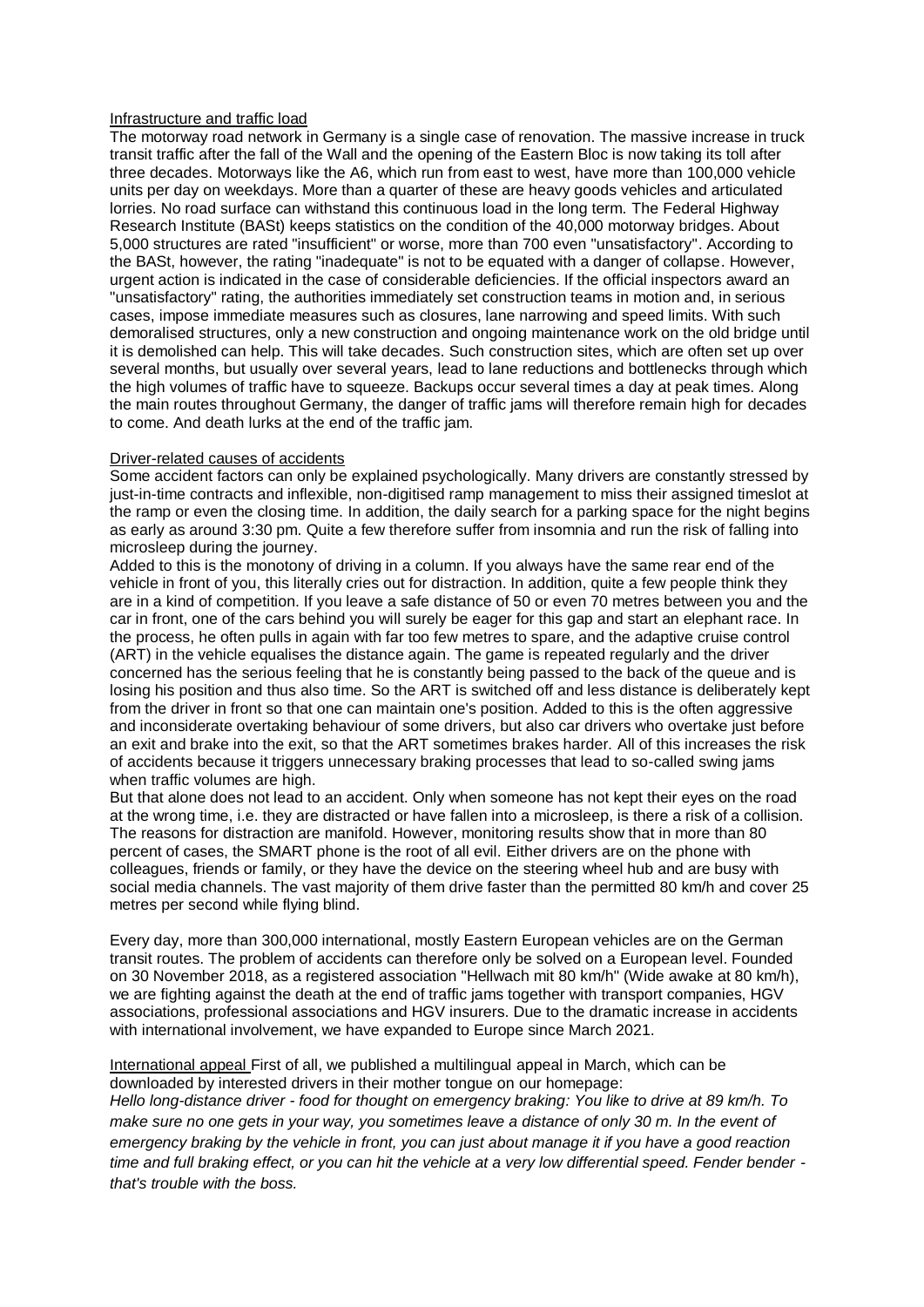

*If you are inattentive for one second longer, a differential speed of 43 km/h on impact is already sufficient to crush a car and kill the occupants. At a distance of 50 m, a reaction time of 2 seconds is just about enough. At three or more seconds, the thrust of your load will kill you on impact. The firefighters then have to cut your crushed body out of the cab wreckage. This is very stressful for the first responders. It's not the lack of distance. It is the lack of attention and thus the high differential speed on impact that kills you. 15 drivers have already died in Germany in 2021. You don't want to be next! For those who are still not completely convinced: four people died in an accident on Rosenmontag 2018 on the BAB A5 because the 60-year-old experienced driver was inattentive and hit the car at 81 km/h without braking. The only survivor, daughter of a family of 4, will probably suffer for the rest of her life. Every fatal accident causes stress disorders in an average of 113 people. Who wants to be responsible for that? Join the Max Eighty idea. On congested stretches of road, consciously drive with foresight and with regularity.*

#### For Labour Day, on 1 May 2021, we then launched our European campaign.

Fatal truck accidents at the end of traffic jams on German transit routes almost doubled in 2021 and already surpassed the record mark of 2020 shortly after the end of the half-year with 51 dead drivers. Trucks crash into each other every day. Every day there are drivers injured, some seriously. Every week, two drivers die in rear-end collisions because their eyes were not on the road at the wrong time. Death does not ask about nationalities. That is why the problem can only be solved internationally. We are building a network of supporters who help directly and indirectly to end unnecessary dying. Despite all the technical aids in the vehicle or through telemetry, only one person can end the dying immediately: THE DRIVER. And he can do this safely and routinely if he commits himself to the Max Eighty idea and the observance of the Max Eighty rules. We dedicate the campaign to the group of 15 million professional drivers in Europe with a view to their 800,000 colleagues who are on the road in Germany every day. It serves to protect the systemically important group of professional drivers. Our special focus is on those who have to face the danger of rear-end collisions anew every day on the overloaded and congested transit motorways. This is exactly what our Europe campaign is about. Death rides along every day and already too many drivers in commercial freight transport lost their lives. Yes, they made mistakes, but none of them wanted to die. Once again: each one of them triggers, on average, severe stress disorders and deep grief in 113 people. Let us take these deaths and the many drivers injured at the end of traffic jams, but also the victims crushed guiltlessly in their



vehicles, as a reminder and an occasion for a solidarity pact. Unite behind our European Max Eighty idea. To this end, we have illustrated and explained our 10 Max Eighty rules in a brochure. Translated into almost all European languages, we appeal to drivers: *Distribute and send our brochure. Read the messages. No driver deliberately drives into the end of a traffic jam. So death is not inevitable either. Let this Max Eighty Europe campaign go viral. Don't berate others, live the idea and show solidarity. Be noble like the old captains of the road and roadworthy like the Max Eighties. Change starts with you and me. Max Achtziger routinely clarify their daily route with regard to permanent road works.*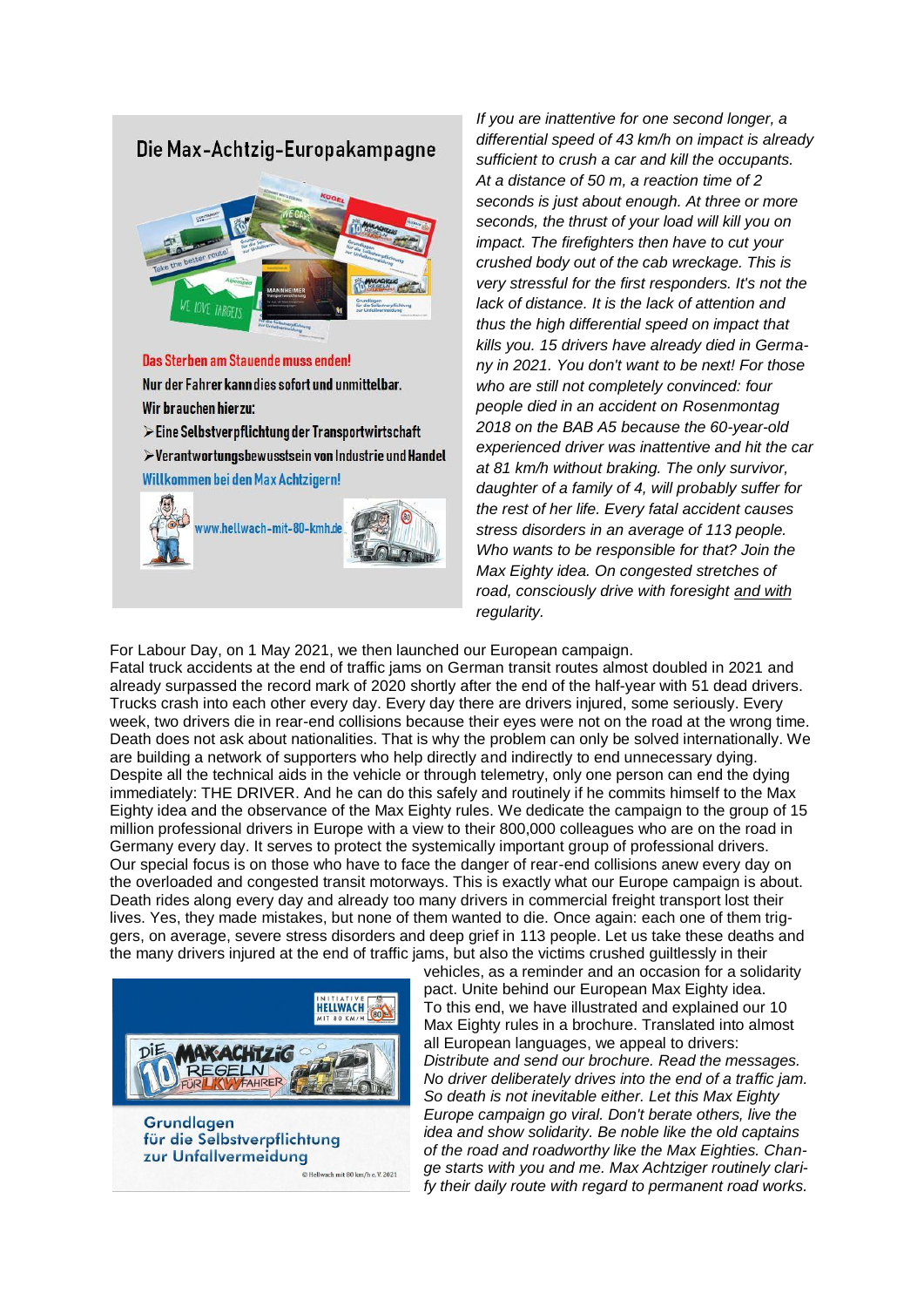*Max Achtziger drive exactly there, looking ahead, faithful to the rules and considerate. Yes, Max Achtziger are the new captains of the highways.* 

In addition to MEP Ismail Ertug, Vice-President for Transformation, Innovation and a Strong Digital Europe, we were able to win over other international players such as E.L.V.I.S AG (European Load Association of International Freight Forwarders) as well as European media partners such as trans.iNFO to successfully and steadily expand our network. We deliberately act as an NGO because we have not had good experiences with government agencies over the years of our existence. At all levels, the administrations and executive bodies are



so integrated into the German administrative rationale that innovations and necessary immediate measures fall victim to the sluggishness and inertia of German administrative rationale and appear unattainable.

The best examples are improvements in congestion protection or the regulations on the Driver's Licence Ordinance (FEV) to effectively combat imported alcoholism among non-German truck drivers.

## Intelligent congestion warning systems

Telemetry measures could reduce the attention deficit. The congestion warning systems in front of permanent road works must become smarter and it must be technically possible to issue a warning in real time. The Federal Highway Authority should therefore use intelligent congestion warning systems (uStWA) with dynamic speed displays as standard in road traffic technology. It would be optimal to digitally couple these with autonomous speed flashers (e.g. enforcement trailers). On the one hand, with real-time warnings, speed reductions are better accepted by road users than orders in time windows with metal signs. And on the other hand, drivers who are distracted and therefore driving too fast at the time of the congestion warning could be given a visual "wake-up stimulus" in the form of a speed flasher in real time and thus warned of the danger. The device coupling requires approval by the Physikalisch Technische Bundesanstalt. Our innovation proposal to Department B, Construction and Traffic Engineering, of the FBA has been available since the beginning of 2021. The BMVI replied that such a development could take up to five years and that the applicant would have to bear the development costs. Words fail us at times.

#### Imported alcohol hazard

The German transport industry and professional drivers are under constant competitive pressure from companies from low-wage Eastern European countries. According to the ETSC, up to 800,000 trucks are on the road in Germany every day. According to the toll statistics of the BAG, Eastern European hauliers perform about 40 per cent of the total kilometres. The profit margins for German companies are in the very low single digits. Wage dumping also affects driver qualifications. The shortage of drivers, which has existed for years, has led to the recruitment and licensing of an estimated 350,000 drivers from outside the EU in the last five years. Polish companies account for 50 per cent of this, but Lithuania is catching up strongly.

There has not infrequently been a failure of control in the granting of licences, and so German clients have unwittingly contributed to an imported alcohol hazard from the East. Drivers with very high blood alcohol levels are noticed every day. During departure controls in the states of Baden-Württemberg, Rhineland-Palatinate and Hesse, breath alcohol concentrations of well over 1.6 per mille up to a peak of 5 per mille are not uncommon. The control statistics indicate that at least two percent of the drivers are alcoholics. With 40 per cent of Eastern European drivers, that means more than 6,000 driving a 40-tonne truck under the influence of alcohol every day. The competent driving licence authority can



send a German licence holder to an MPU if he or she has a blood alcohol level of 1.6 per mille or more, even if he or she was not driving. The local driving licence authority could also send non-German driving licence holders for an MPE upon notification by the poli